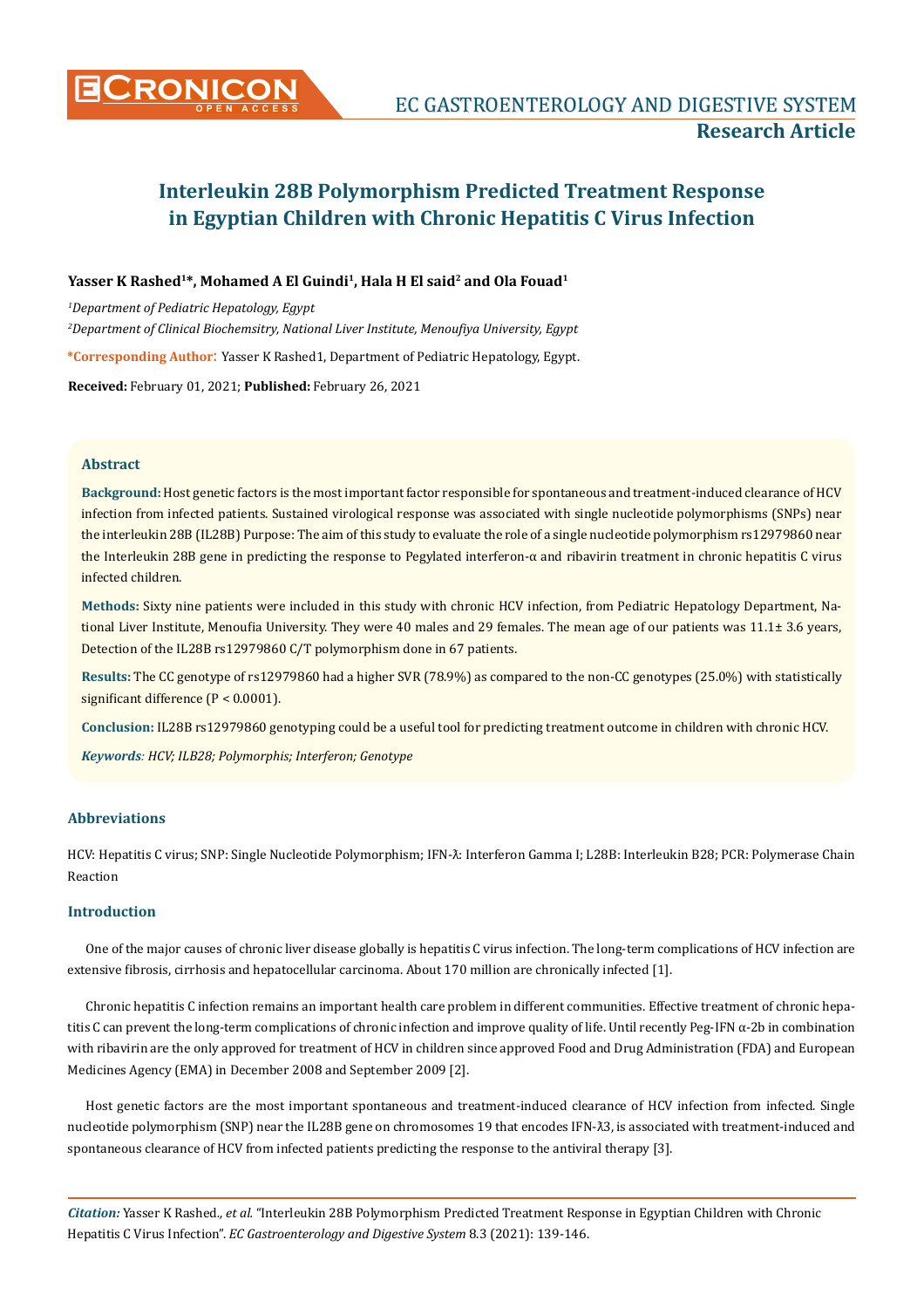140

Direct-acting antivirals (DAAs) showed great success in the treatment of chronic hepatitis C in adults [4]. The use of Ledipasvir/Sofosbuvir in the treatment of adolescents with chronic hepatitis C virus was approved by the European Medicines Agency (EMA) and the Food and Drug Administration (FDA) in 2017. (HCV) Genotypes 1, 4, 5 and 6, and infections with genotypes 2 and 3, respectively.Until now, DDA only approved in the form of combination of Ledipasvir/ Sofosbuvir for the treatment of children and young adults aged 12 - 17 years weighing more than 35 kg.

Advanced liver diseases were seen in 4% of children with chronic HCV infection. the progress to advanced liver disease in such children could be prevented by curing HCV infection [5].

To date, PEG IFN alpha-2a or -2b and ribavirin are the only drugs currently approved for the treatment of chronic hepatitis C in children under 12 years of age [6]. There is a great deal of toxicity from combined treatment with Interferon plus ribavirin. Approval for directacting antiviral (DAA) regimens for children aged 3 to 11 is expected in the near future.

#### **Aim of the study**

The aim of this study to evaluate the role of a single nucleotide polymorphism rs12979860 near the Interleukin 28B gene in predicting the response to pegylated interferon-α and ribavirin treatment in hepatitis C virus infected children.

#### **Methods**

Patients selected in this study were sixty seven patients with chronic HCV infection, from Pediatric Hepatology Department, National Liver Institute, Menoufia University. the study extended from September 2011 till August 2016. Selected patients were 40 males and 29 females. The mean age of our patients was  $11.1 \pm 3.6$  years, they underwent full history taking and thorough clinical examination and laboratory investigations including HCV antibody, Real time PCR for HCV-RNA (The detection limit is 15 IU/mL) and hepatitis B viral markers. Sixty Seven (67) patients received antiviral therapy consisting of Peg-IFN- $\alpha$  2b with a dose of 60 ug / 1.73 m plus ribavirin 15 mg/kg/day orally for 24 weeks. According to the response, patients were classified into two groups, responders; they were 27 patients, 18 males and 9 females and non-responders; they were 40 patients, 20 males and 20 females while the virus spontaneously cleared in only 2 patients. Patients were divided into two categories, responders and nonresponders, according to sustained virological response (SVR) (undetectable HCV RNA at 24 weeks after completion of treatment).

Viral markers were done using manual ELISA technique. HCV antibodies were done by kit from inngenetics, Ghent- Belgium (Pawlotsky, 2002). Using the ELISA procedure, HBV surface antigen (HBsAg) and HBV core antibody [(HBcIgM) and (HBcIgG)] were performed using a kit from Sorin Biomedica Co, Spain [7]. HCV-RNA real-time PCR: This was conducted using COBAS Ampliprep /COBAS TaqMan, Roche Molecular Systems, Inc., Branchburg, NJ, USA [8]. It is a procedure for the quantification of HCV-RNA for nucleic acid amplification.

Specimen preparation is automated using the COBAS Ampliprep instrument and using the COBAS TaqMan analyzer for automated amplification and detection. The detection limit is 15 IU/mL [9].

#### **Liver biopsy**

Ultrasound guided liver biopsies were done, after sedation using midazolam (0.3 mg/kg/ dose), for all patients by true cut needle. Biopsy specimens were fixed in formalin-buffered saline, embedded in paraffin followed by a histological examination using hematoloxylin and eosin stains, orcien stain and Periodic acid Schiff (PAS) stain for routine histopathological evaluation. Hepatic necroinflammatory activity and liver fibrosis were evaluated according to Ishak staging and grading scores [10]. Necroinflammatory activity was classified into no necroinflammatory activity (score 0) minimal (score 1-2) mild (score 3-5), moderate (score 6-8) and severe (score 9-18). Fibrosis was classified into no fibrosis (stage 0) mild (stage 1), moderate (stages 2-3), and severe fibrosis or cirrhosis (stages 4-6) [11].

*Citation:* Yasser K Rashed*., et al.* "Interleukin 28B Polymorphism Predicted Treatment Response in Egyptian Children with Chronic Hepatitis C Virus Infection". *EC Gastroenterology and Digestive System* 8.3 (2021): 139-146.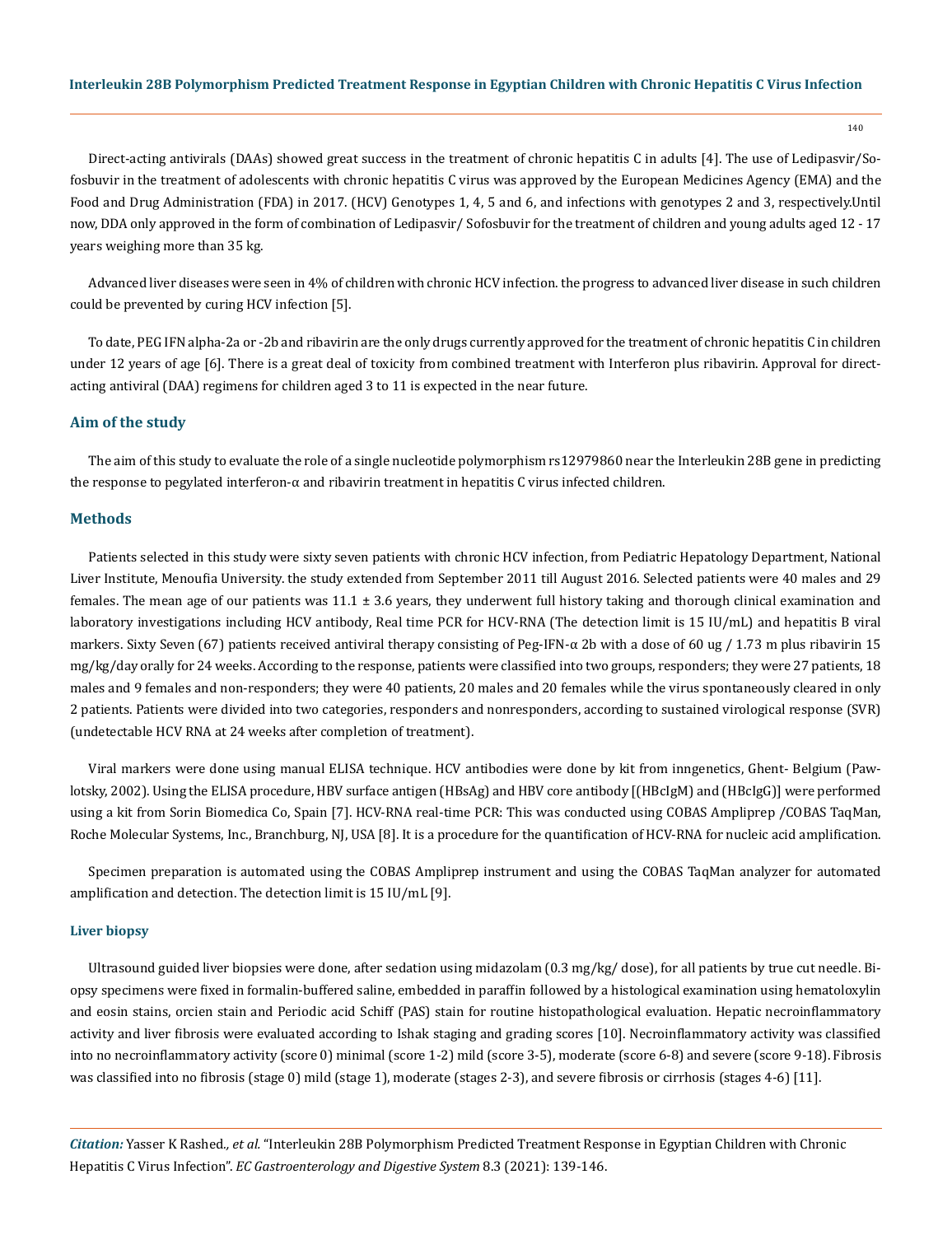#### **Detection of the IL28B rs12979860 C/T polymorphism**

For genotyping of the IL28B rs12979860 C/T polymorphism using a PCR-based constraint fragment duration polymorphism test, 5ml of whole blood was obtained in vacutainer tubes containing EDTA (RFLP).

### **Principle**

#### **Restriction fragment length polymorphism (RFLP)**

Restriction endonucleases cut double-stranded DNA into fragments of reproducible size; the same enzyme produces the same fragments in different specimens if the specimens contain the same DNA sequence. If an alternation in the DNA abolishes or creates a cleavage site recognized by the enzyme (or changes the spacing between two cleavage sites), then electrophoresis of digested fragments will reveal those changes (or polymorphisms) in fragment length: hence the name restriction fragment length polymorphism (RFLP).

#### **Procedure**

 Genomic DNA was collected from entire blood samples using the manufacturer's instructions for the QIAamp DNA Blood Mini Kit (Qiagen, Hilden, Germany). The 139-bp product was amplified with the following primers using purified genomic DNA: forward primer 5' - C C A G G G C C C C T A A C C T C T G C A - 3 ' a n d r e v e r s e p r i m e r 5' - GGGAGCGCGAGTGCAATTCA-3'. Amplification was carried out with a total volume of 50 μL containing 10 mmol/L of Tris HCl (pH 8.3), 50 mmol/L of KCl, 0.01% of Tween-20, 0.2 mmol/L of deoxyribonucleotides, 2-4 pmol of each primer, 2.0 mmol/L of MgCl2, 0.5 units of hot-start Taq DNA polymerase (Thermo Taq, Thermo Scientific, Pittsburgh, PA, USA) and approximately 10 ng of genomic DNA. The thermal protocol for amplification included 35 cycles of denaturation at 95 °C for 60 s, annealing at 62 °C for 60 s, and elongation at 72 °C for 60 s. Ten amplicon microliters were digested at a total volume of 20 μL at 37 °C overnight with 1 unit BstUI (New England Biolabs, Hitchin, UK). After staining with ethidium bromide, the fragments were resolved by 4 percent agarose electrophoresis. The TT genotype indicated a band of 139 bp, the CC genotype indicated 109 bp, and the CT genotype indicated 139 + 109 bp.

#### **Exclusion criteria**

Patients with combined viral infection, other coexistent liver disease such as Wilson' disease, autoimmune hepatitis etc., decompensated liver disease, or impaired renal functions were all excluded from the study.

### **Inclusion criteria**

HCV RNA positive by PCR, Liver biopsy in the past 18 months with METAVIR score over A2 and over or equal to F1, or over or equal A1 and over F2, ALT over 1.5 time the normal range in the 24 weeks prior to inclusion (Week-28; W-2);, Patients never treated with ribavirin, IFNalpha or PEG-IFNalpha, Normal albumin, HBs antigen negative, Hemoglobin over or equal 11g/dl,, Leucocytes over or equal 3000/ mm3, neutrophils over or equal 1500/mm 3, Platelets over or equal 100 000/mm3, normal creatinine, normal TSH, No features of other causes of chronic liver diseases.

#### **Statistical analysis**

Data were collected analyzed using the SPSS package for Windows, version 18.0, SPSS Inc., Chicago, Illinois, USA. The frequency and percentage were expressed as qualitative data. The mean ± standard deviation of quantitative results was seen as (SD). Tables and graphs were placed with the results.

*Citation:* Yasser K Rashed*., et al.* "Interleukin 28B Polymorphism Predicted Treatment Response in Egyptian Children with Chronic Hepatitis C Virus Infection". *EC Gastroenterology and Digestive System* 8.3 (2021): 139-146.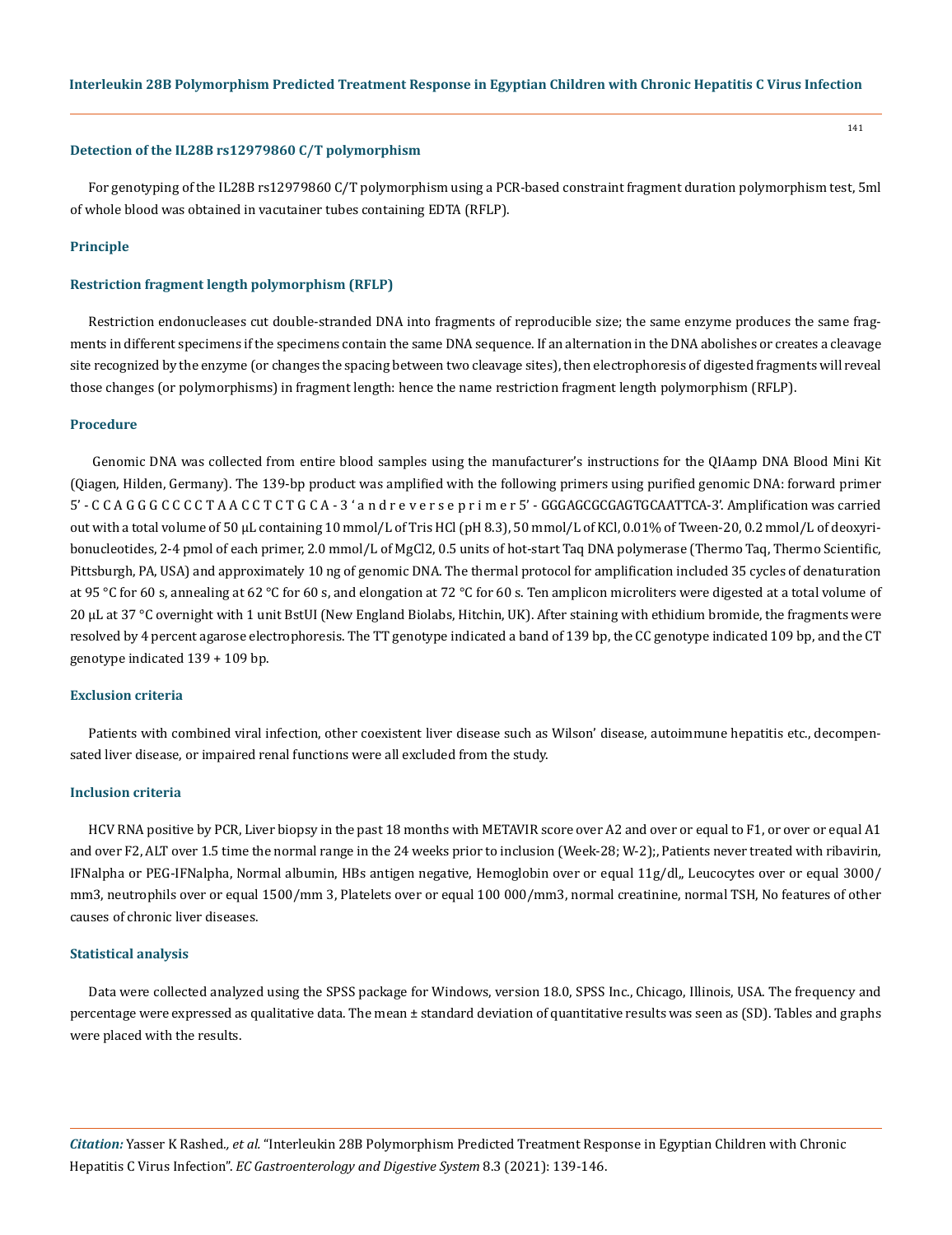The following tests were conducted to test for significance:

- Chi square tests were done to compare qualitative variables.
- Student t-test or Mann-Whitney test were done to compare of 2 sets of quantitative data as appropriate.
- Kruskal-Wallis test or ANOVA test were used to compare of multiple sets of quantitative variables as appropriate.
- Correlation coefficients were calculated by Spearman's test.
- Probability (P) value was considered to be significant if it was  $\leq 0.05$ .

# **Ethical points**

The study followed the ethical standards of national liver institute- Menofiya university- Egypt, committee (IRB00003413). During the interview, the respondents (parents) of the children were simply informed about the aims of this study. Written consent was taken from the Parents who accompanied the child during attending the mentioned hospitals before participating in the research.

## **Results**

The present study included 67 children with proved chronic HCV infection, 38 (56.7%) patients were males and 29 (43.3%) were female.

According to the response, the remaining 67 patients were classified into two groups:

Responders: Patients who achieved SVR. They were 27 patients, 18 males and 9 females with age range 9.1±3.2 years.

Non responders: Patients who didn't achieve SVR. They were 40 patients, 20 males and 20 females with age range 9.4 ± 3.8 years.

Pretreatment serum HCV- RNA (IU/ml) 888103.18 ± 1768081.42 in responders while was 1548752.7 ± 4093936.28 in non –responders.

The three rs12979860 genotypes in HCV-infected patients are CC, CT and TT. We found a higher frequency of CT genotype (50.7%) than CC (27.5%) and TT (21.7 patients%).

There was a statistically significant difference between responders and non-responders regarding IL28B genotype rs12979860 (Pvalue < 0.0001). Sustained virological response to antiviral therapy was obtained from 55.6% of the CC genotype, 40.7% of the CT genotype, and 3.7% of the TT genotype.

The CC genotype of rs12979860 had a higher SVR (78.9%) as compared to the non-CC genotypes (25.0%) with statistically significant difference (P < 0.0001).

| <b>Studied variables</b><br>TT $N=13(19.4\%)$ |        |                     |                      |        |                |
|-----------------------------------------------|--------|---------------------|----------------------|--------|----------------|
|                                               |        | CT<br>$N=35(52.2%)$ | $N=19(28.4\%)$<br>cc |        | <b>P-value</b> |
| <b>Sex</b>                                    | Male   | 8                   | 17                   | 13     |                |
|                                               |        | $(61.5\%)$          | 48.6%                | 68.4%  |                |
|                                               | female | 5                   | 18                   | 6      |                |
|                                               |        | (38.5%)             | 51.4%                | 31.6%  | 0.34           |
| Age(years)                                    | Mean   | 9.80                | 8.32                 | 10.07  | 0.14           |
|                                               | SD     | (4.31)              | (3.54)               | (3.35) |                |

*Table 1: Correlation of IL28B genotype with the age and sex of studied patients.*

*Citation:* Yasser K Rashed*., et al.* "Interleukin 28B Polymorphism Predicted Treatment Response in Egyptian Children with Chronic Hepatitis C Virus Infection". *EC Gastroenterology and Digestive System* 8.3 (2021): 139-146.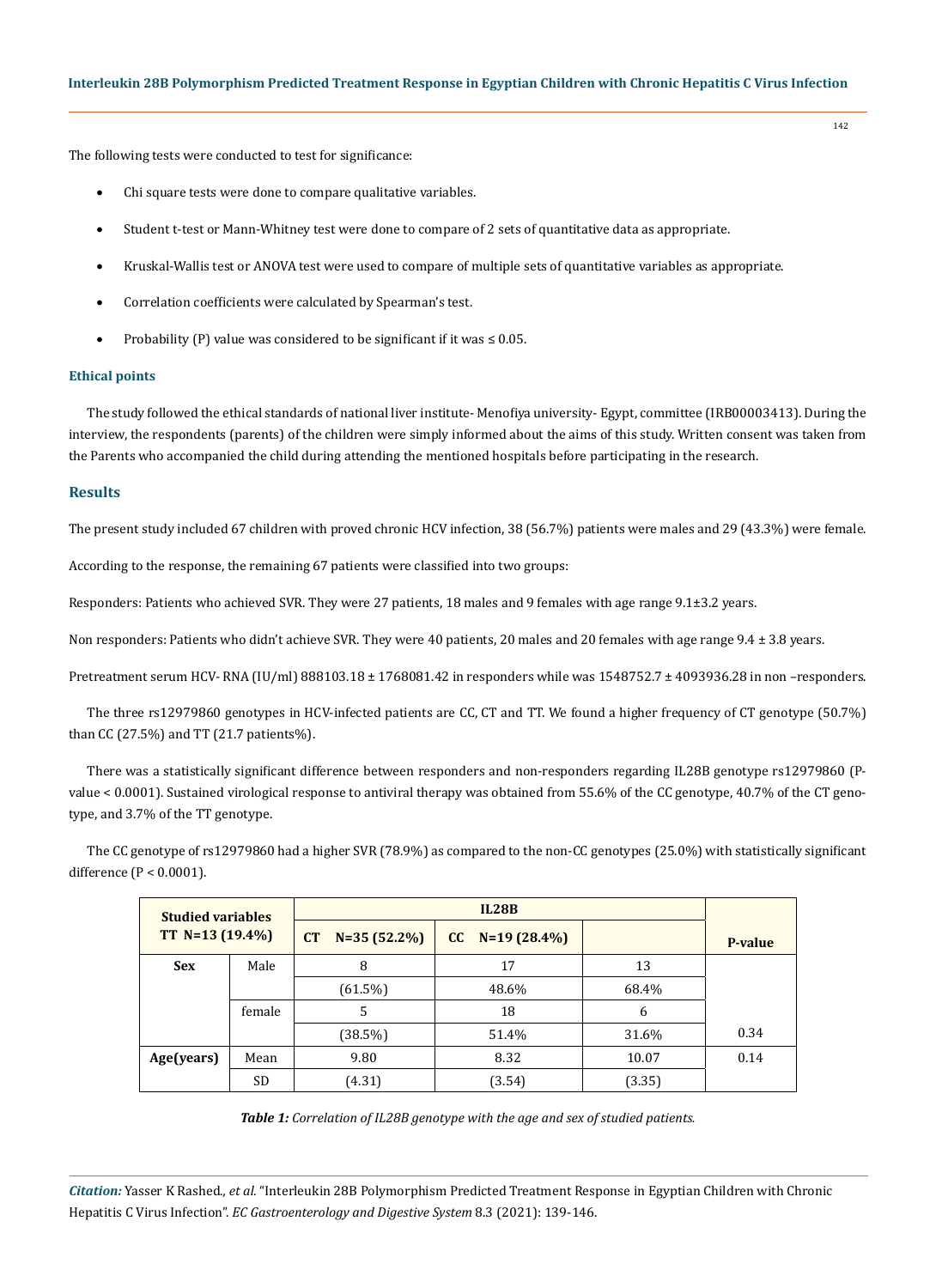| <b>IL28B</b> | Responders n<br>$= 27$ |               |    | Non-responders n<br>$= 40$ | P-value  |  |
|--------------|------------------------|---------------|----|----------------------------|----------|--|
| genotype     | $\mathbf n$            | $\frac{0}{0}$ | N  | $\frac{0}{0}$              |          |  |
| TT           |                        | (3.7)         | 12 | (30)                       | < 0.0001 |  |
| <b>CT</b>    | 11                     | (40.7)        | 24 | (60.0)                     |          |  |
| CC           | 15                     | (55.6)        | 4  | (10.0)                     |          |  |

*Table 2: Comparison between responders and non-responders regarding IL28B genotype.*

| <b>IL28B</b>       |    | Responders $n = 27$ | Non-responders $n = 40$ |               |                |
|--------------------|----|---------------------|-------------------------|---------------|----------------|
| genotype           | N  | $\%$                | N                       | $\frac{0}{0}$ | <b>P-value</b> |
| $CC$ N=19          | 15 | $(78.9\%)$          | 4                       | $(21.1\%)$    | < 0.0001       |
| Non-CC<br>$N = 48$ | 12 | $(25.0\%)$          | 36                      | $(75.0\%)$    |                |

*Table 3: Comparison Between Responders and Non-Responders Regarding IL28B Genotype (CC and Non CC).*

| <b>Studied variable</b>     |           |                     |              |             |       |
|-----------------------------|-----------|---------------------|--------------|-------------|-------|
| <b>TT</b><br>$N=13$         |           | <b>CT</b><br>$N=35$ | cc<br>$N=19$ | P-value     |       |
| <b>HCV</b> level of viremia | Mean      | 823102.9231         | 1801595.485  | 640669.1579 |       |
|                             | <b>SD</b> | 1525524.89          | 4428907.055  | 1227481.698 | 0.417 |

*Table 4: Correlation of IL28B genotype with pretreatment serum level of HCV RNA.*

| <b>Studied variables</b><br><b>TT</b><br>$N=9$ |                   | IL28B genotype |              |                  |         |
|------------------------------------------------|-------------------|----------------|--------------|------------------|---------|
|                                                |                   | CT<br>$N=24$   | cc<br>$N=13$ |                  | P-value |
| <b>Grade of activity</b>                       | no activity       | 1              | $\mathbf{0}$ | $\boldsymbol{0}$ | 0.029   |
|                                                |                   | 11.1%          | $0.0\%$      | $0.0\%$          |         |
|                                                | minimal           | 3              | 16           | 7                |         |
|                                                |                   | 33.3%          | 66.7%        | 53.8%            |         |
|                                                | mild              | 3              | 8            | 6                |         |
|                                                |                   | 33.3%          | 33.3%        | 46.2%            |         |
|                                                | moderate          | 2              | $\mathbf{0}$ | $\mathbf{0}$     |         |
|                                                |                   | 22.2%          | $0.0\%$      | $0.0\%$          |         |
| <b>Stage of fibrosis</b>                       | no fibrosis       | $\mathbf{1}$   | 2            | $\mathbf{0}$     | 0.800   |
|                                                |                   | 11.1%          | 8.3%         | $0.0\%$          |         |
|                                                | mild fibrosis     | 6              | 18           | 11               |         |
|                                                |                   | 66.7%          | 75.0%        | 84.6%            |         |
|                                                | moderate fibrosis | 2              | 4            | 2                |         |
|                                                |                   | 22.2%          | 16.7%        | 15.4%            |         |

*Table 5: Correlation of IL28B genotype with histopathological parameters in liver biopsy.*

*Citation:* Yasser K Rashed*., et al.* "Interleukin 28B Polymorphism Predicted Treatment Response in Egyptian Children with Chronic Hepatitis C Virus Infection". *EC Gastroenterology and Digestive System* 8.3 (2021): 139-146.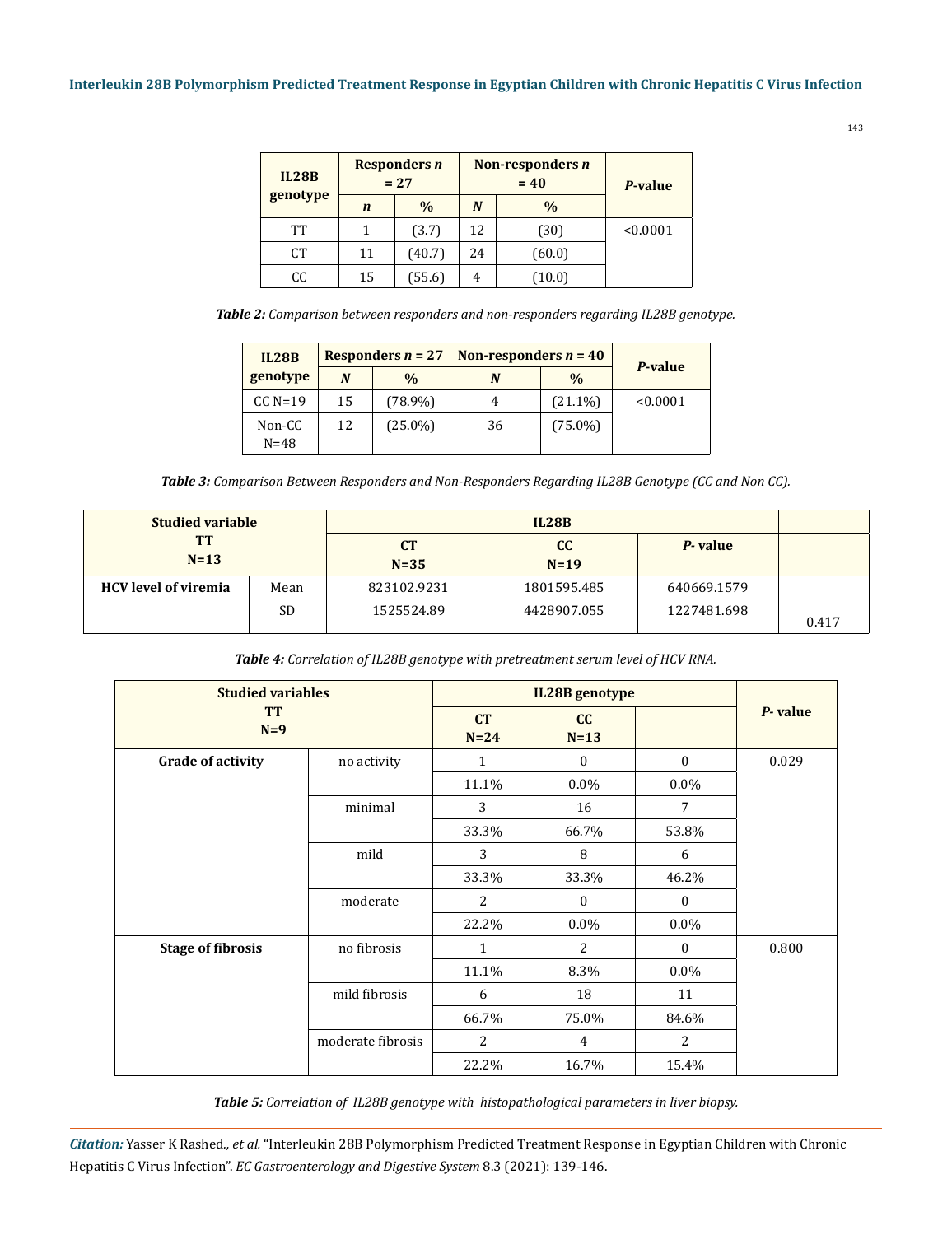## **Discussion**

There is no doubt that chronic hepatitis C infection remains an important health care problem in children and adolescents. Chronically HCV infected children may be at risk for social problems and impaired quality of life. Effective treatment of chronic hepatitis C virus at an early age may help to prevent the long-term complications of chronic infection [2].

Grade of activity no activity 11.1% 0.0% 0.0% 0.029 minimal 3 16 7 33.3% 66.7% 53.8% mild 3 8 6 33.3% 33.3% 46.2% moderate 2 0 0 22.2% 0.0% 0.0% Stage of fibrosis no fibrosis 1 2 0 0.800 11.1% 8.3% 0.0% mild fibrosis 6 18 11 66.7% 75.0% 84.6% m o d e r a t e fibrosis 2 4 2 22.2% 16.7% 15.4% In 1 percent to 2 percent of children with CHC, cirrhosis was reported, and liver transplantation was performed in advanced disease for end-stage liver disease. Medical conditions associated with increased risk of more severe disease include obesity, cancer, congenital anemias requiring chronic transfusions, social factors as alcohol and coinfection with HIV or hepatitis B virus (HBV) [12].

This study included 69 patients with chronic HCV. All patients were anti-HCV and HCV-RNA positive, 67 patients received antiviral therapy consisting of Peg-IFN α 2b (peg-intron, Schering-Plough Brinny, U.S.A) plus ribavirin adjusted for patient's weight while only 2 patients cured the virus spontaneously. The mean age of our patients was 9.1± 3.6 years.

In the current study, polymorphisms of IL28B (rs12979860) were analyzed and their association with the virological response to Peg-IFN alpha treatment was determined in children with HCV infection.

The three rs12979860 genotypes in HCV-infected patients are CC, CT and TT. We found a higher frequency of CT (52.2%) than CC (28.4%) and TT (19.4 patients%) (Table 1) which in agreement with other studies [13] which reported predominance genotype CT in their population in 52.7% of their patients also Cieśla., *et al.,* 2012 (14) who detected a higher frequency of CT (53%) in their patients. Same findings documented by Domagalski., *et al.* 2013 [15] found that the CT genotype was detected in 54.9% of children with HCV.

Our study reported CC (28.4%) and TT (19.4 patients%) (Table1), Uruguayan study documented that the favorable genotypes rs12979860-CC and rs8099917-TT were present in 29.5% and 57.7% of the Uruguayan population infected with HCV, respectively [16].

It was observed that, the mean values of pretreatment level of viremia had not statistically significantly difference with IL28B genotypes (P value  $> 0.05$ ).

In our study SVR to antiviral therapy was obtained from 55.6% of the CC genotype, 40.7% of the CT genotype, and 3.7% of the TT genotype (P < 0.0001) (Table 2). Our results are in agreement with other studies (17) who found that SVR was obtained from 66.7% of the CC genotype, 42.9% of the CT genotype, and 28.3% of the TT genotype  $(P = 0.001)$ .

In our study the CC genotype of rs12979860 had a higher SVR (78.9%) as compared to the non-CC genotypes (25.0%) with statistically significant difference (P < 0.0001) (Table 3). Our results are in agreement with (Aziz *et al*., 2015) who found that the CC genotype of rs12979860 had a higher SVR (84.5%) than the non-CC genotypes (48.9%) (p = 0.0001). Domagalski., *et al.* 2013 [15] in their study of the impact of IL-28B polymorphisms on pegylated interferon plus ribavirin treatment response in children, they found that the CC genotype of  $rs12979860$  had a higher SVR (76.5%) as compared to the non-CC genotypes (32.3%) ( $P = 0.001$ ).

Viral load, it was found that the pretreatment serum level of HCV-RNA were lower in the CC genotype than CT and TT genotypes with no statistically significant difference (P- value > 0.05). Our results are in agreement with the study done by Montes., *et al.* 2010 [18].

In our study, minimal activity in the liver biopsy was detected in 53.8% in CC group and in 66.7% and 45.5% of CT and TT groups respectively with no statistically significant difference (Table 5).

*Citation:* Yasser K Rashed*., et al.* "Interleukin 28B Polymorphism Predicted Treatment Response in Egyptian Children with Chronic Hepatitis C Virus Infection". *EC Gastroenterology and Digestive System* 8.3 (2021): 139-146.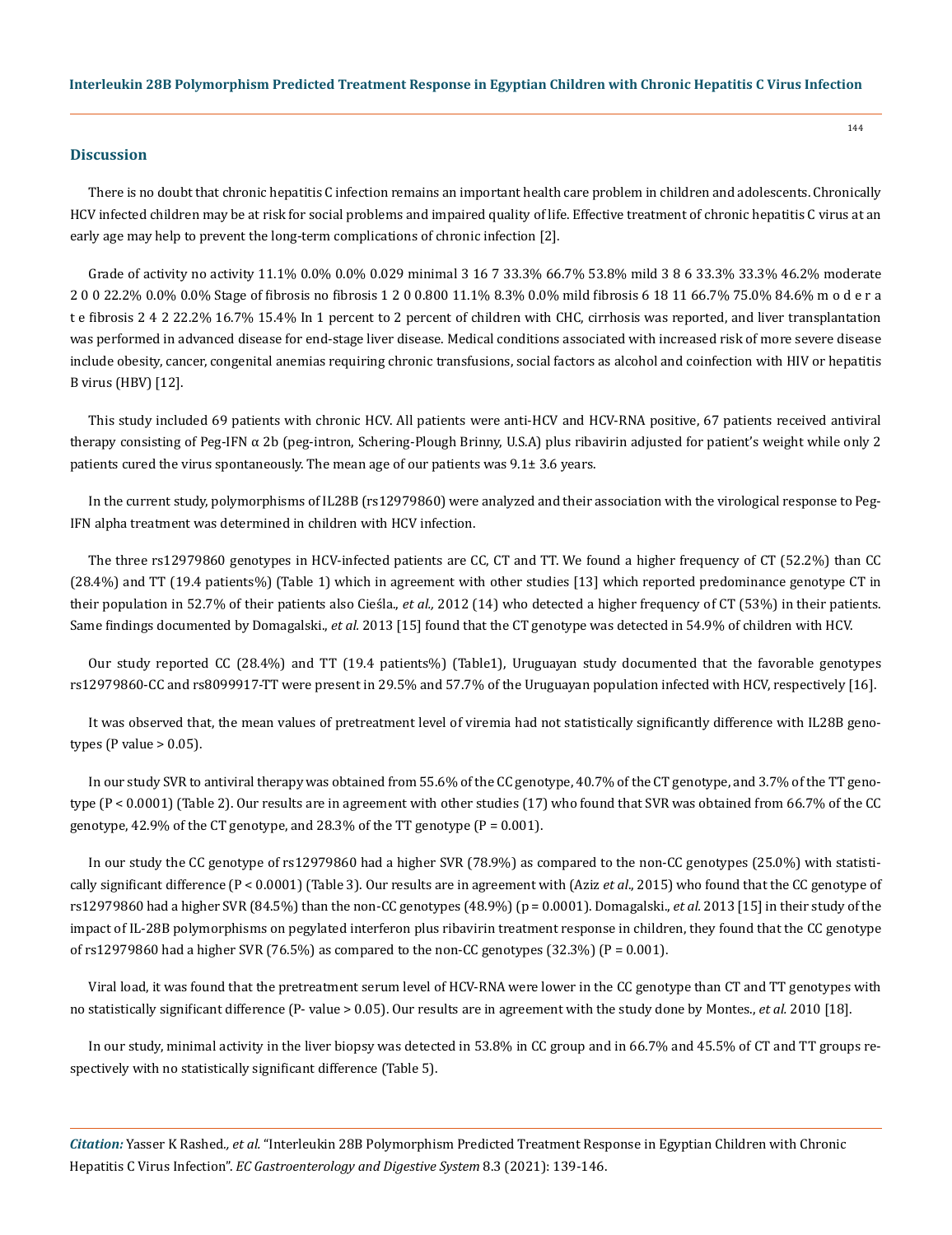145

Regarding to the stage of fibrosis, higher stages of fibrosis (moderate fibrosis) was detected in TT group (18.2%) followed by CT group (16.7%), while it was detected in 15.4% of CC group again with no statistically significant difference. Other studies [18] and [13] detected higher stage of fibrosis in CT group than other groups (CC and TT) (Table 5). The different results in our study may be because the number of patients underwent liver biopsy was lower.

# **Conclusion**

Finally, we can conclude that IL28B rs12979860 genotyping could be a useful tool for predicting treatment outcome in children with chronic HCV.

# **Conflict of Interest**

The study has no conflict of interest.

# **Funding**

This study was funded by the National Liver Institute, Menofiya University, Egypt, without any particular role in the study design, recruitment of individuals, data analysis or the writing of the manuscript and the authors declare that they have no competing interests.

The study was approved by the Research Ethics Committee of the National Liver Institute, Menoufia University, and is in accordance with the Helsinki Declaration of 1975 and as revised in Seoul, Korea, October 2008

# **Bibliography**

- 1. Pawlotsky JM., *et al*[. "EASL Recommendations on Treatment of Hepatitis C".](https://easl.eu/publication/easl-recommendations-on-treatment-of-hepatitis-c-2020/) *Journal of Hepatology* 63 (2015): 199-236.
- 2. [Wirth S. "Current treatment options and response rates in children with chronic hepatitis C".](https://pubmed.ncbi.nlm.nih.gov/22253515/) *World Journal of Gastroenterology* 18 [\(2012\): 99-104.](https://pubmed.ncbi.nlm.nih.gov/22253515/)
- 3. [Chayama K and Hayes CN. "Interleukin-28B polymorphisms and hepatitis C virus clearance".](https://genomemedicine.biomedcentral.com/articles/10.1186/gm410) *Genome Medicine* 5 (2013): 1-6.
- 4. Madaliński K., *et al*[. "Epidemiology of HCV infection in Central and Eastern Europe".](https://www.researchgate.net/publication/281637391_EPIDEMIOLOGY_OF_HCV_INFECTION_IN_CENTRAL_AND_EASTERN_EUROPE) *Przeglad Epidemiologiczny* 69 (2015): 459-464.
- 5. Giuseppe Indolfi., *et al*[. "Treatment of Chronic Hepatitis C Virus Infection in Children: A Position Paper by the Hepatology Committee](https://pubmed.ncbi.nlm.nih.gov/29287014/)  [of European Society of Paediatric Gastroenterology, Hepatology and Nutrition".](https://pubmed.ncbi.nlm.nih.gov/29287014/) *Journal of Pediatric Gastroenterology and Nutrition*  [66 \(2018\): 505-515.](https://pubmed.ncbi.nlm.nih.gov/29287014/)
- 6. Malgorzata Pawlowska., *et al*[. "Hepatitis C virus infection in children in the era of directacting antiviral".](https://www.thelancet.com/journals/langas/article/PIIS2468-1253(19)30046-9/fulltext) *World Journal of Gastroenterology* [24.24 \(2018\): 2555-2566.](https://www.thelancet.com/journals/langas/article/PIIS2468-1253(19)30046-9/fulltext)
- 7. Lok ASF and Mc Mahon BJ. "American association for the study of liver diseases practice guidelines. Chronic hepatitis B, update of recommendations". *Hepatology* 39 (2004): 857-861.
- 8. Halfon P., *et al*[. "Real-time PCR assays for hepatitis C virus \(HCV\) RNA quantitation are adequate for clinical management of patients](https://www.ncbi.nlm.nih.gov/pmc/articles/PMC1489518/)  with chronic HCV infection". *[Journal of Clinical Microbiology](https://www.ncbi.nlm.nih.gov/pmc/articles/PMC1489518/)* 44.7 (2006): 2507-2511.
- 9. Tuaillon E., *et al*[. "Impact of Hepatitis C Virus \(HCV\) Genotypes on Quantification of HCV RNA in Serum by COBAS AmpliPrep/COBAS](https://jcm.asm.org/content/45/9/3077)  [TaqMan HCV Test, Abbott Antiretroviral Therapy HCV RealTime Assay, and VERSANT HCV RNA Assay".](https://jcm.asm.org/content/45/9/3077) *Journal of Clinical Microbiology* [45.9 \(2007\): 3077-3081.](https://jcm.asm.org/content/45/9/3077)

*Citation:* Yasser K Rashed*., et al.* "Interleukin 28B Polymorphism Predicted Treatment Response in Egyptian Children with Chronic Hepatitis C Virus Infection". *EC Gastroenterology and Digestive System* 8.3 (2021): 139-146.